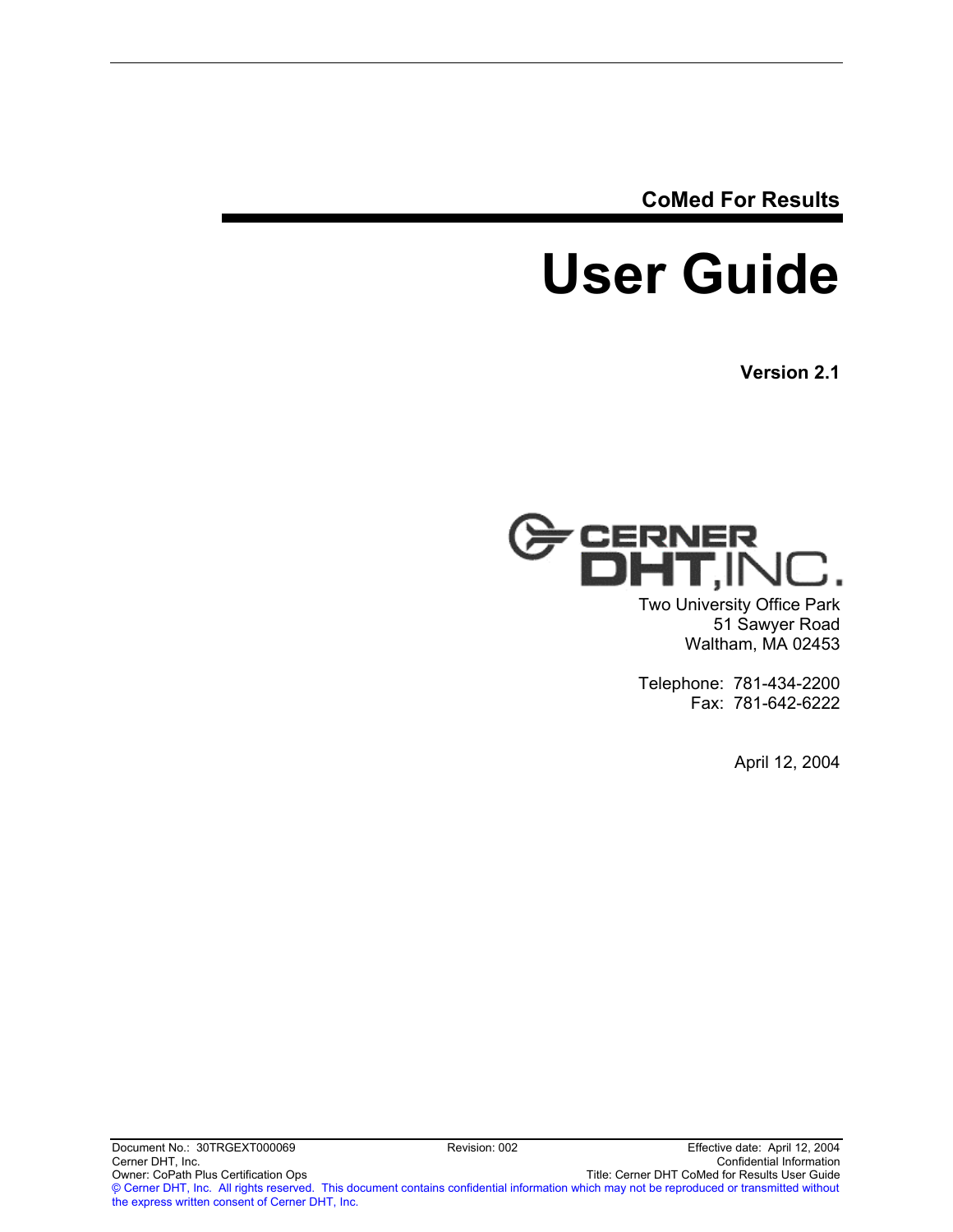CoPathPlus and CoMed for Results is a trademark of Cerner DHT, Inc. All other products and brand names are trademarks or registered trademarks of their respective companies.

© Copyright 1994-2004 Cerner DHT, Inc. All rights reserved. Due to rapid advancements in technology, specifications are subject to change without notice.

No part of this document may be reproduced or transmitted in any form or by any means, electronic or mechanical, including photocopying, recording, or any information storage and retrieval system, without permission in writing from Cerner DHT, Inc.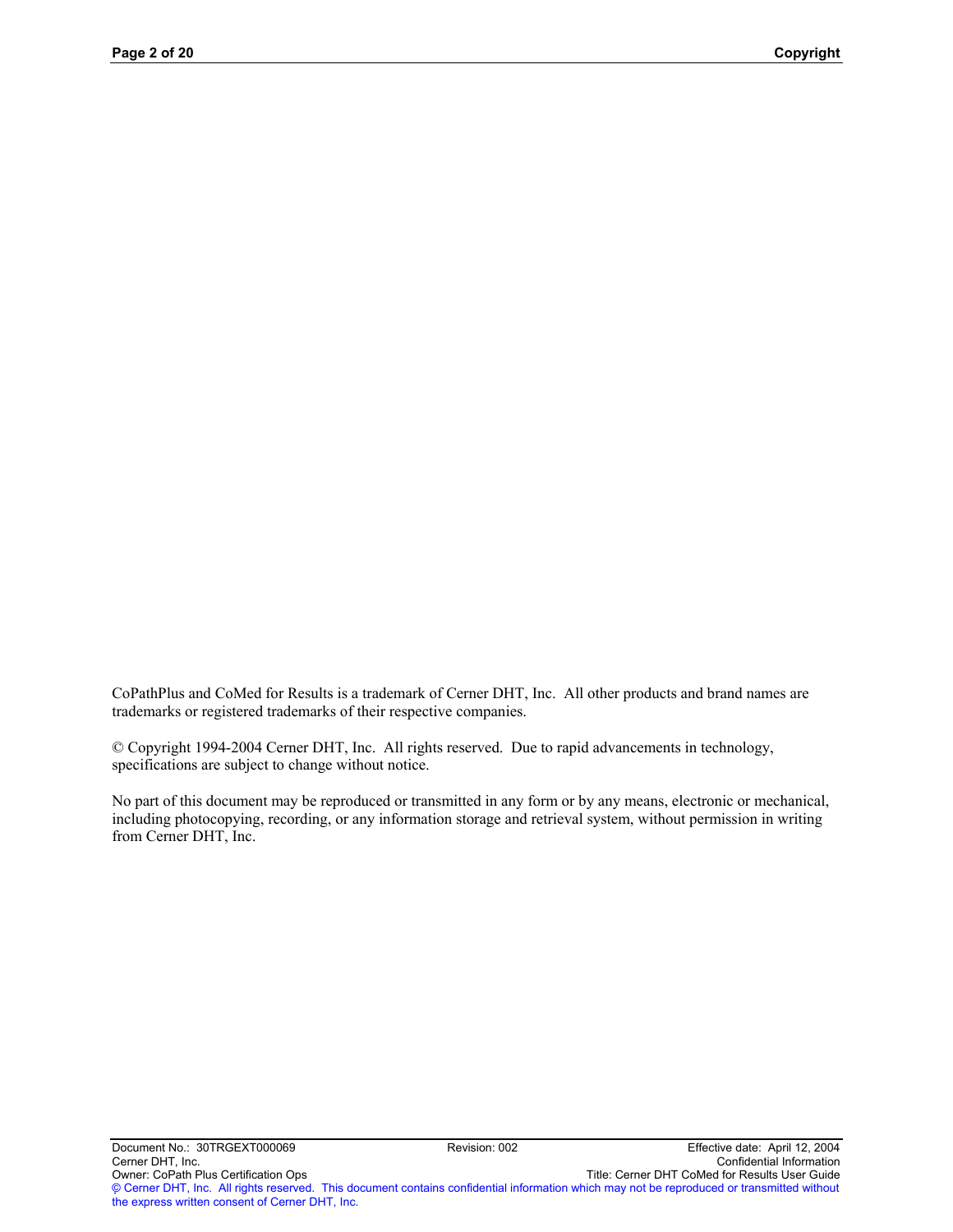## **Contents**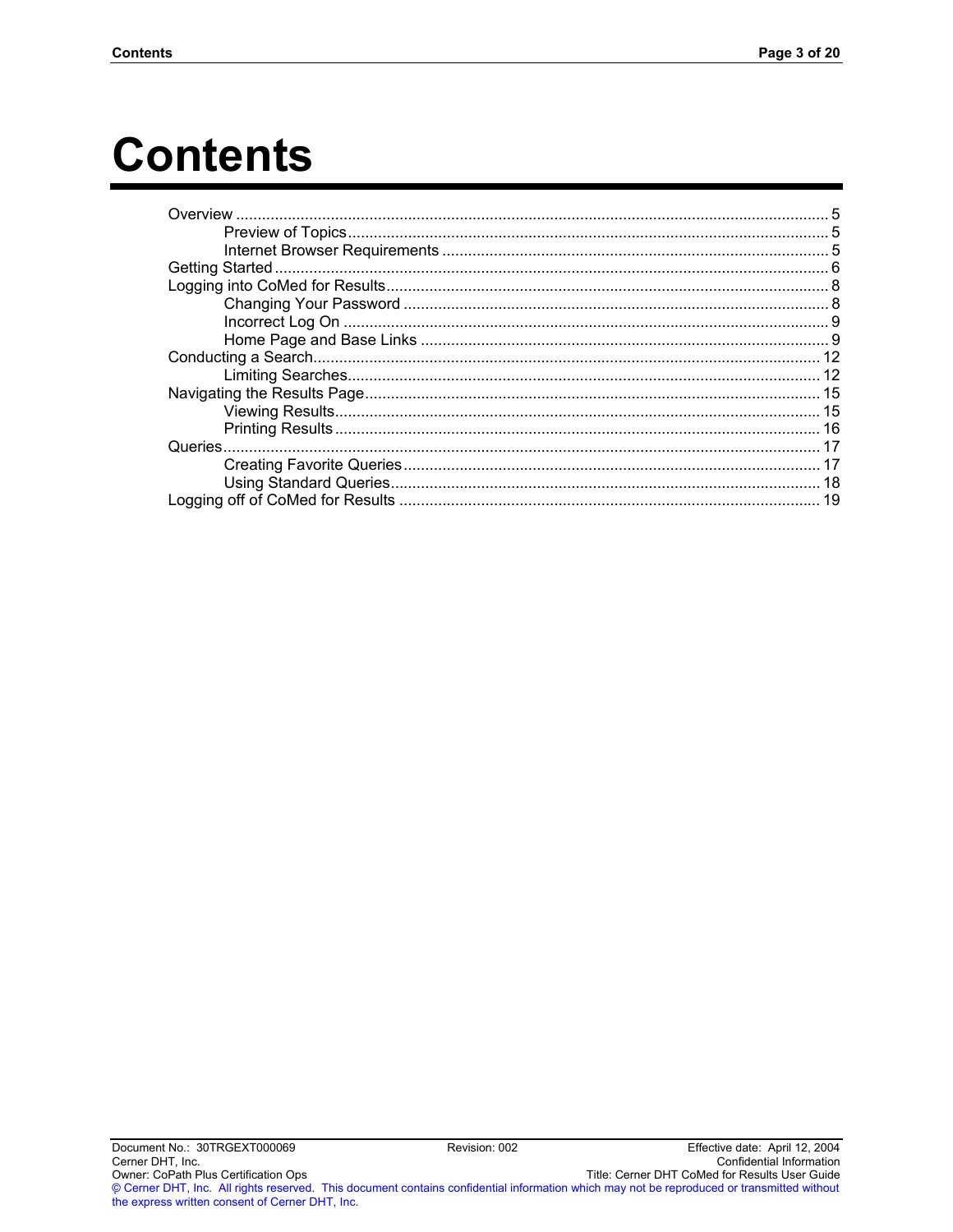This Page was Intentionally Left Blank.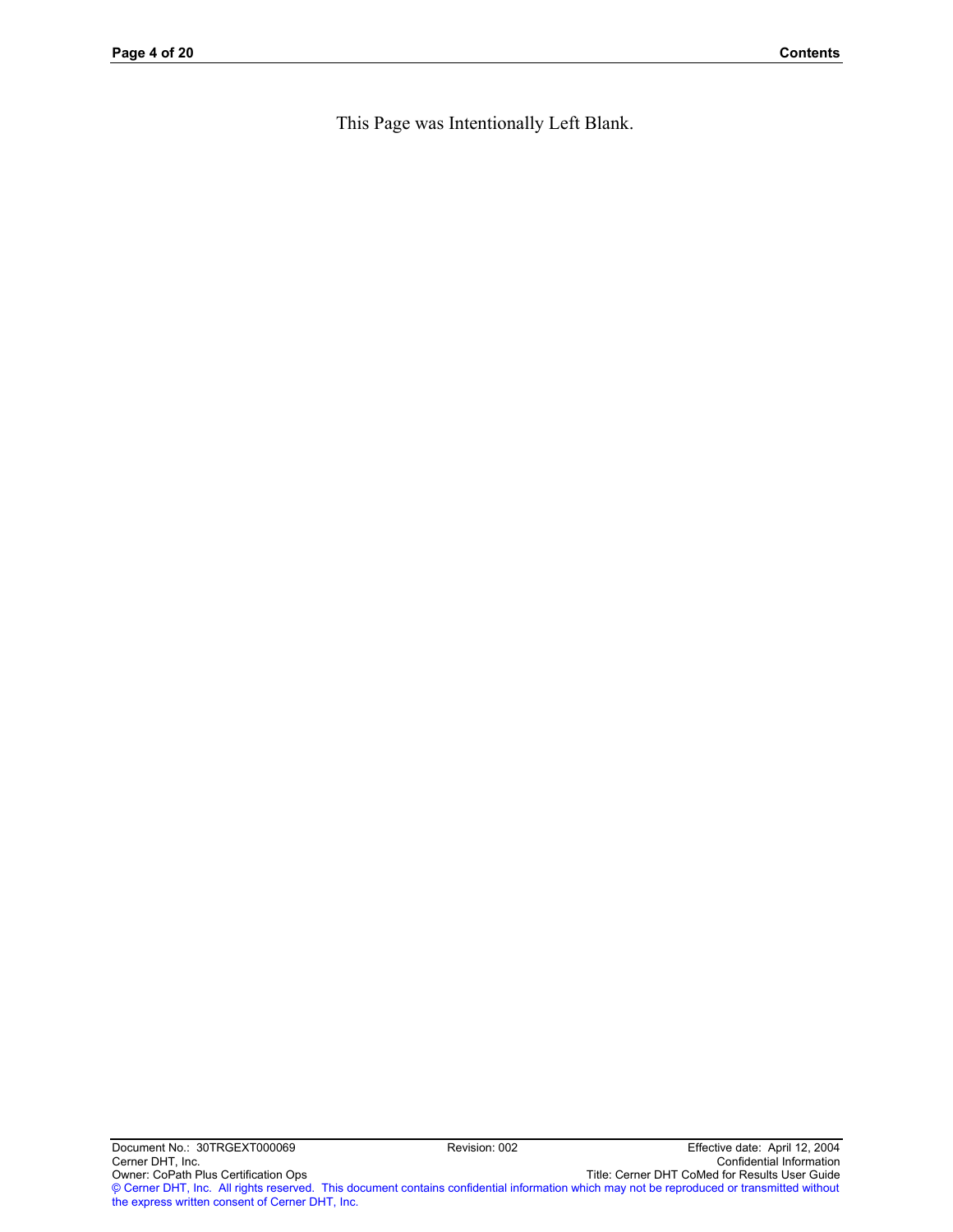## <span id="page-4-0"></span>**Overview**

CoMed for Results allows physicians to access the following using any personal computer with access to the Internet:

- Results from the source system(s), such as from a pathology or radiology system
- Reports
- Diagnostic images

This user guide provides information on logging onto CoMed for Results and searching for reports.

**Preview of Topics** This guide contains the following topics:

- Getting Started and Logging In to CoMed for Results
- Home Page and Base Links
- Conducting a Search
- Navigating the Results Page
- Viewing and Printing Results
- Creating Favorite Queries
- Using Standard Queries
- Logging Off of CoMed for Results

## **Requirements**

**Internet Browser** Users must use Microsoft Internet Explorer Version 5.0 or higher.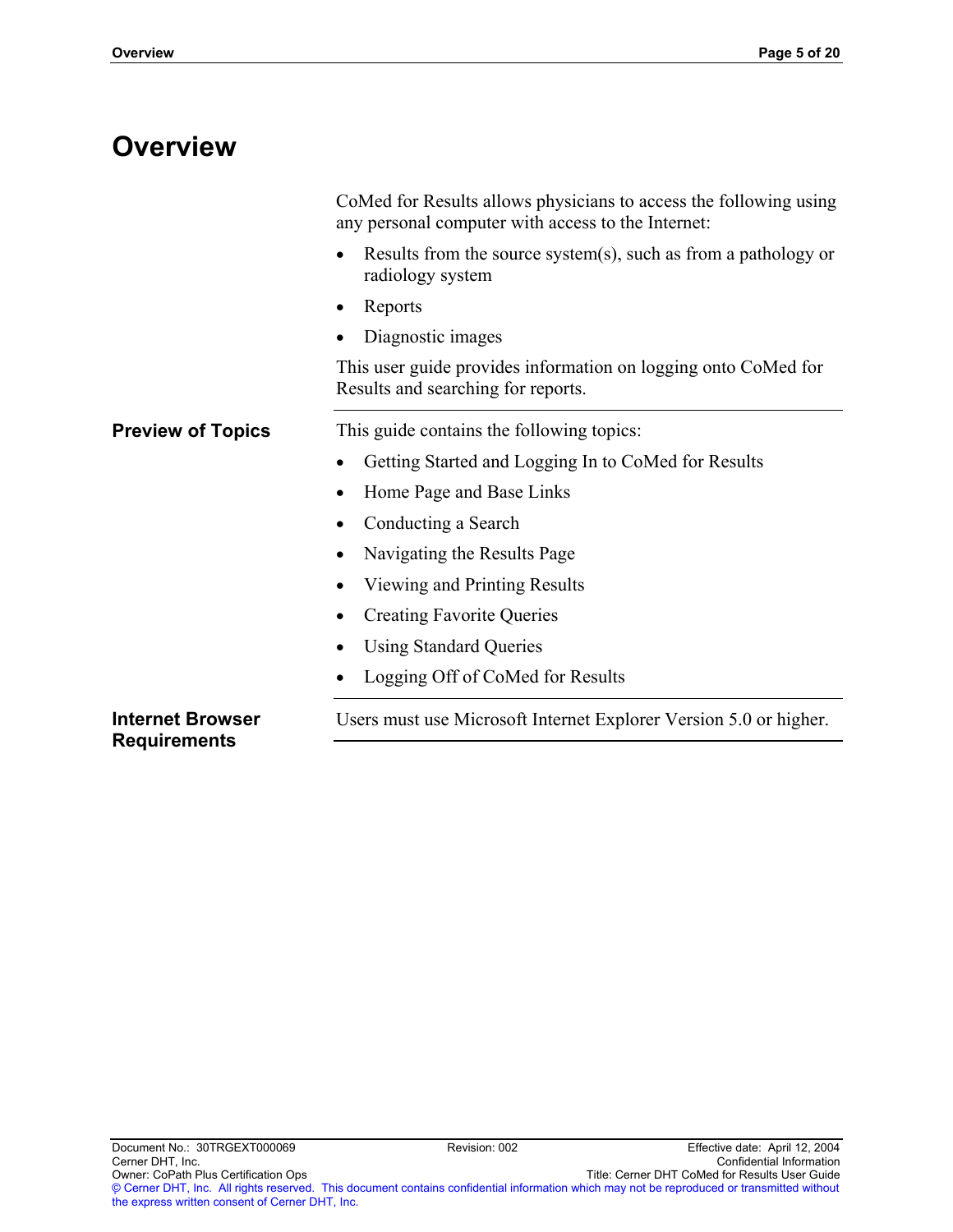## <span id="page-5-0"></span>**Getting Started**

#### **Perform the following steps to open CoMed for Results website:**

- 1) Connect to your Internet browser and enter the site address as specified by your system administrator.
- 2) Once your home page displays, click the **Results Center** link to initiate access to CoMed for Results.

**Note:** The screen displayed below is a generic screen and serves only as an example.



*Figure 1: Home Page* 

3) Once you select the **Results Center** link, you may be prompted with a security alert box (depending on the your browser settings):



*Figure 2: Security Alert*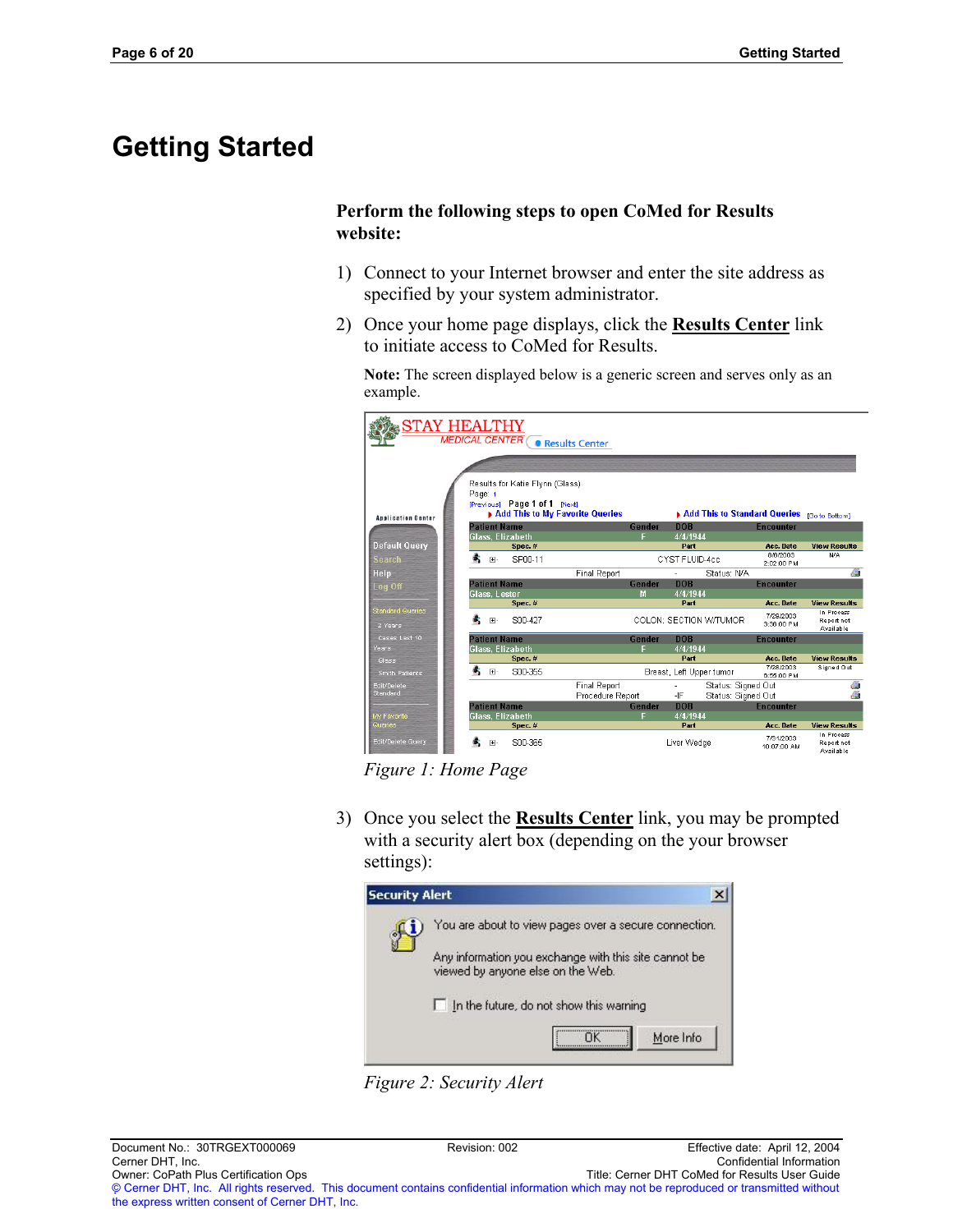This security box is advising you that information is being viewed over a secure connection. It places an image of a lock at the bottom right of the browser during the secured session. When you click the **OK** button on this box, the CoMed for Results Log In screen opens. You can then log into the application.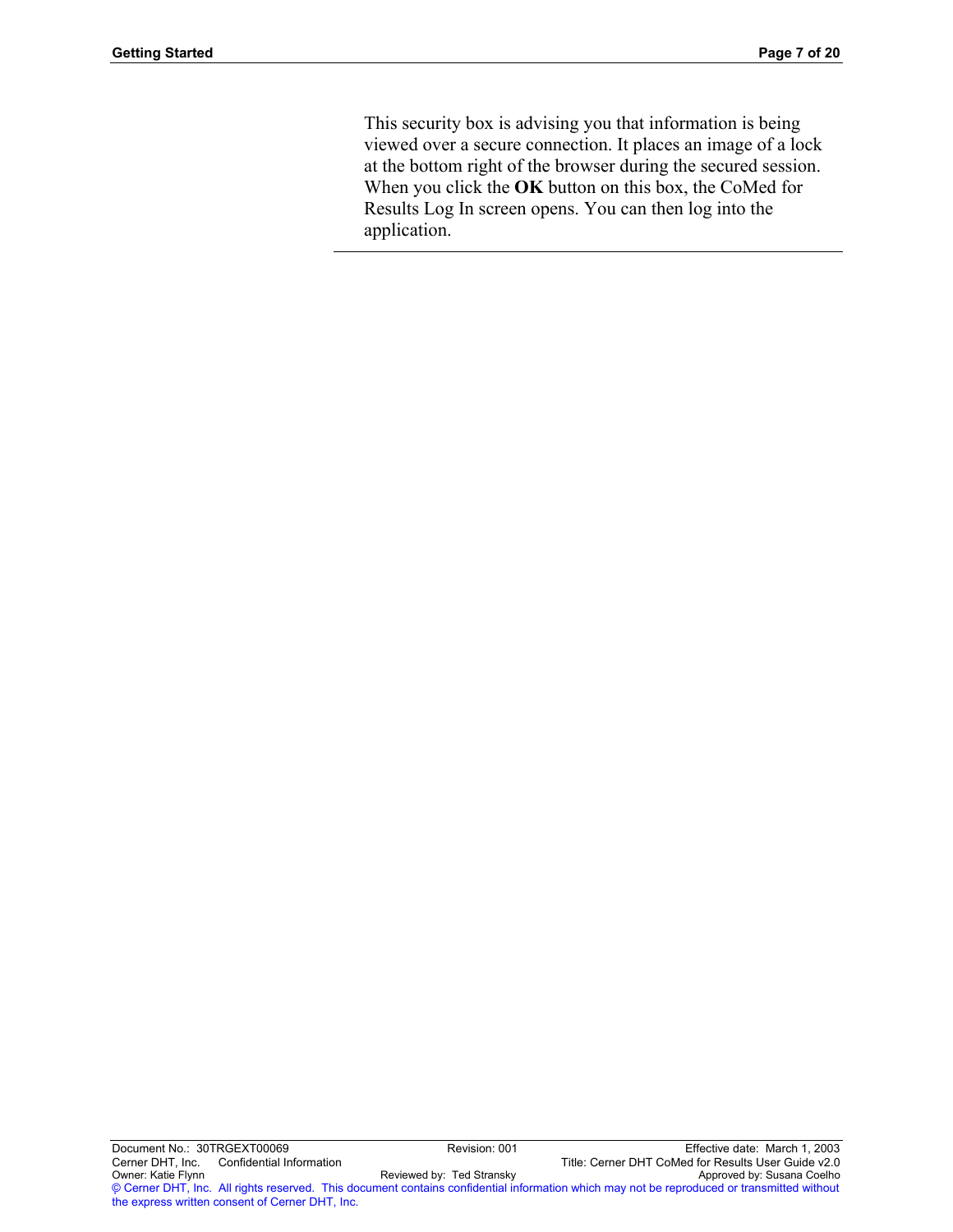## <span id="page-7-0"></span>**Logging into CoMed for Results**

In order to log into the CoMed for Results website, you must have a member ID and a password. Contact your system administrator if you need a member ID and a password.

#### **Perform the following steps to log onto CoMed for Results:**

- 1) Open the CoMed for Results website. Refer to "Getting Started" for information on accessing the website.
- 2) After you access the website, a screen similar to the following appears:

|                           | <b>MEDICAL CENTER</b><br><b>• Results Center</b>                                                                                                         |
|---------------------------|----------------------------------------------------------------------------------------------------------------------------------------------------------|
|                           |                                                                                                                                                          |
|                           | Please Log In<br>If you've already registered:                                                                                                           |
| <b>Application Center</b> | User Name:<br>Password:                                                                                                                                  |
| Information Center        | Log In                                                                                                                                                   |
| <b>Home</b>               | If you've not yet registered or have forgotten your password:                                                                                            |
|                           | If you do not have an account then you will need to register. If you have forgotten<br>your password then you will need to have a new password assigned. |
|                           | Contact the Collaborative Medical Center Administrator at (407)555-9999<br>Click here to send an e-mail.                                                 |

*Figure 3: CoMed for Results Log In window* 

- 3) Enter your User Name and Password. The user name and password are case-sensitive. Your password must be at least 6 characters in length, but may not exceed 10 characters.
- 4) Press the **Log In** button to log on to CoMed for Results.

**Note**: If you are logging on to CoMed for Results for the **first time**, you may be asked to change your password before being authorized to use the application. A login web page may be displayed instead of the above dialog box.

The first time you log onto CoMed for Results, you will automatically be prompted to change your password. However, you may change your password at any other time by selecting the

#### **Changing Your Password**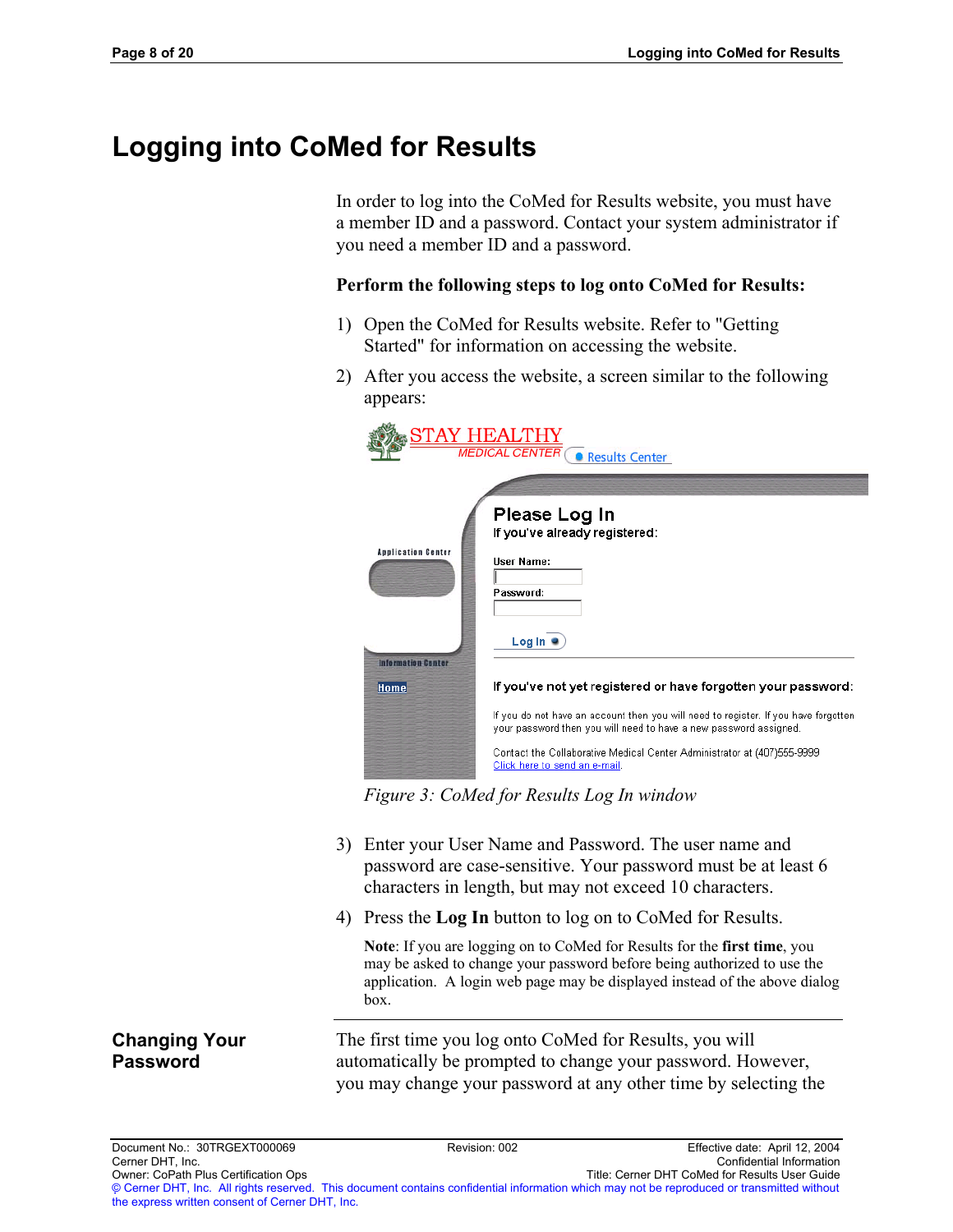<span id="page-8-0"></span>**Change Password** link at the bottom of the left Navigation Bar within CoMed for Results.

#### **The following is an explanation of the fields on the Change Password page.**

- **User Name**: This is for display purposes.
- **Old Password:** The user must re-enter the old password so that the system can confirm his/her identity. This step prevents an unauthorized user from using the original user's PC and changing the password in order to gain access to the system.
- **New Password**: Enter the new password.
- **Confirm New Password**: Re-enter the new password. If this does not match the New Password, an error page (see *Figure 3*) displays upon clicking Submit, and the user must re-enter the new and old passwords until they match.
- **Submit:** If the new password has been entered properly, click the Submit button to make the final change.

| <b>STAY HEALTH</b>          | MEDICAL CENTER ( Results Center |        |                                                                                                                                                                                                      |
|-----------------------------|---------------------------------|--------|------------------------------------------------------------------------------------------------------------------------------------------------------------------------------------------------------|
|                             | Change the Password for kflynn  |        |                                                                                                                                                                                                      |
| <b>Application Center</b>   |                                 |        | Enter your old password followed by your new password. Enter your new password again to confirm it.<br>A password must be at least 6 and no more than 10 characters in length. Then click on Submit. |
|                             | User Name:                      | kflynn |                                                                                                                                                                                                      |
| <b>Default Query</b>        | Old Password:                   |        |                                                                                                                                                                                                      |
| <b>Search</b>               | New Password:                   |        |                                                                                                                                                                                                      |
| <b>Help</b>                 | Confirm New Password:           |        |                                                                                                                                                                                                      |
| Log Off<br>Standard Queries | <b>Submit</b>                   | Cancel |                                                                                                                                                                                                      |

*Figure 4: Change Password screen* 

### **Incorrect Log On**

If you log on incorrectly, the screen below displays. You can use the browser's Back button to get back to the Log In page or close the application and re-enter the web site address.

#### **Logon Troubleshooter**

Having trouble connecting to this Internet site? Try accessing the site again by clicking the Refresh or Reload button in your browser. If you're still having<br>trouble connecting, click Continue to start the troubleshooter.

Continue

*Figure 5: Logon Troubleshooter screen* 

#### **Home Page and Base Links**

After logging on, the CoMed for Results home page displays. The home page is divided into three sections:

• Left Navigation Bar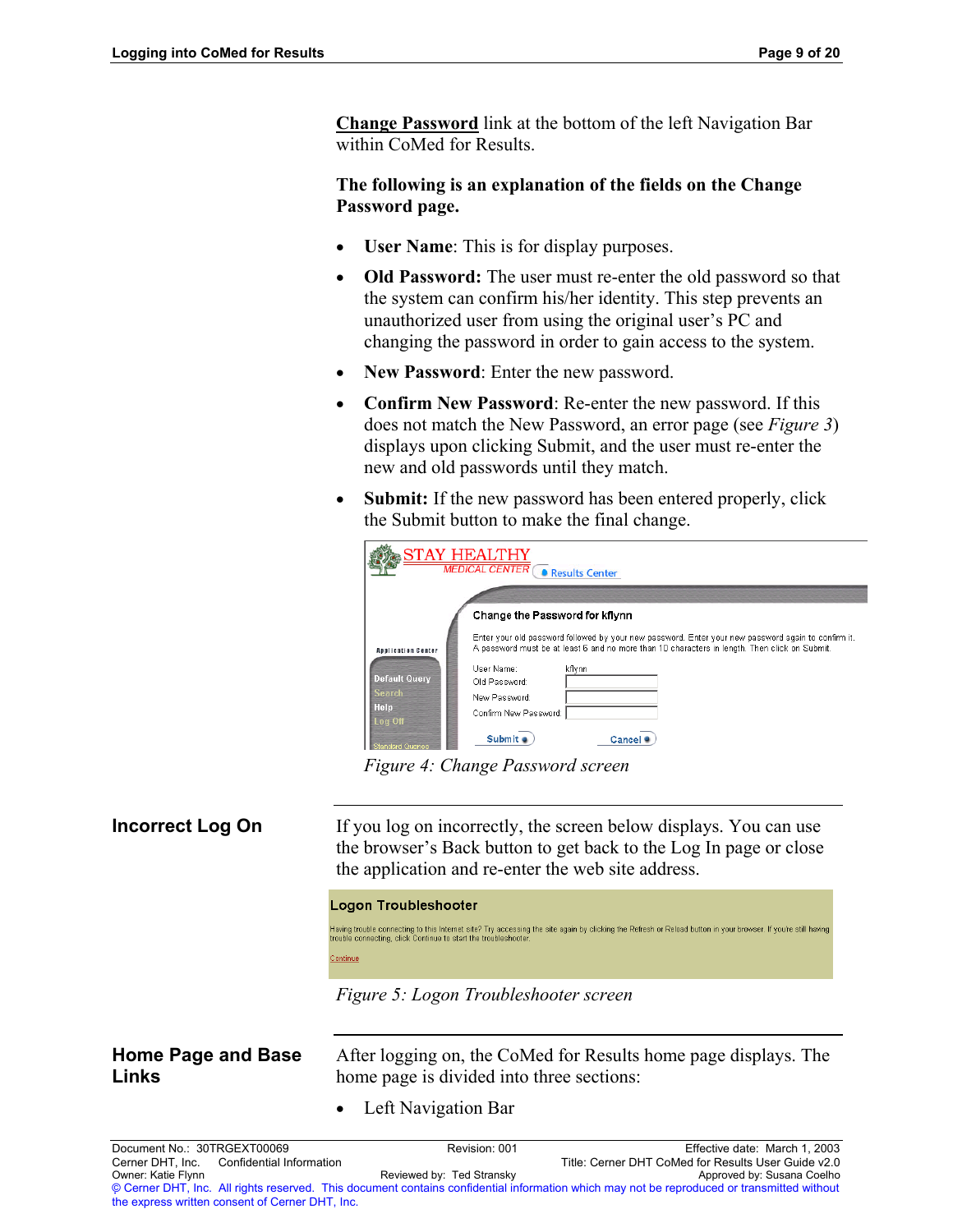- Search or Results Area
- Results Center Button

|               | <b>STAY HEALTHY</b>                |         |                                            | Header<br><b>MEDICAL CENTER</b>                                  | <b>• Results Center</b> -       |             |                          |                        |                                             |                                       |
|---------------|------------------------------------|---------|--------------------------------------------|------------------------------------------------------------------|---------------------------------|-------------|--------------------------|------------------------|---------------------------------------------|---------------------------------------|
|               | <b>Application Conter</b>          | Page: 1 |                                            | Results for Katie Flynn (Glass)<br>[Previous] Page 1 of 1 [Next] | Add This to My Favorite Queries |             |                          |                        | Add This to Standard Queries [Go to Bottom] |                                       |
|               |                                    |         | <b>Patient Name</b>                        |                                                                  |                                 | Gender      | <b>DOB</b>               |                        | <b>Encounter</b>                            |                                       |
|               | <b>Default Query</b>               |         |                                            | Glass, Elizabeth<br>Spec. #                                      |                                 | E           | 4/4/1944<br>Part         |                        | Acc. Date                                   | <b>View Results</b>                   |
|               |                                    |         |                                            |                                                                  |                                 |             |                          |                        | 8/6/2003                                    | N/A                                   |
| <b>Search</b> |                                    |         | $\mathbb{H}^n$                             | SP00-11                                                          |                                 |             | CYST FLUID-4cc           |                        | 2:02:00 PM                                  |                                       |
| L eft         | Help                               |         |                                            |                                                                  | <b>Final Report</b>             |             |                          | Status: N/A            |                                             | Æ                                     |
| Navigation H  | Log Off                            |         | <b>Patient Name</b><br>Glass, Lester       |                                                                  |                                 | Gender<br>м | DOR<br>4/4/1944          |                        | <b>Encounter</b>                            |                                       |
| Bar           |                                    |         |                                            | Spec. #                                                          |                                 |             | Part                     |                        | <b>Acc. Date</b>                            | <b>View Results</b>                   |
|               | <b>Standard Queries</b><br>2 Years |         | $\mathbb{F}$                               | S00-427                                                          |                                 |             |                          | COLON: SECTION W/TUMOR | 7/29/2003<br>3:36:00 PM                     | In Process<br>Report not<br>Available |
|               | Cases Last 10                      |         | <b>Patient Name</b>                        |                                                                  |                                 | Gender      | DOR                      |                        | <b>Encounter</b>                            |                                       |
|               | Years                              |         |                                            | <b>Glass, Elizabeth</b>                                          |                                 | ч           | 4/4/1944<br>Part         |                        | Acc. Date                                   | <b>View Results</b>                   |
|               | Glass                              |         |                                            | Spec.#                                                           |                                 |             |                          |                        | 7/28/2003                                   | Signed Out                            |
|               | Smith Patients                     |         | $\begin{bmatrix} \mathbf{H} \end{bmatrix}$ | S00-355                                                          |                                 |             | Breast, Left Upper tumor |                        | 6:55:00 PM                                  |                                       |
|               | Edit/Delete<br>Standard            |         |                                            |                                                                  | <b>Final Report</b>             |             | $\overline{\phantom{a}}$ | Status: Signed Out     |                                             | 4                                     |
|               |                                    |         |                                            |                                                                  | Procedure Report                |             | -IF<br><b>DOB</b>        | Status: Signed Out     |                                             | ã                                     |
|               |                                    |         | <b>Patient Name</b>                        |                                                                  |                                 | Gender      |                          |                        | <b>Encounter</b>                            |                                       |
|               |                                    |         |                                            |                                                                  |                                 |             |                          | Search or Results Area |                                             |                                       |

*Figure 6: Example of Home Page and Base Links* 

#### **Left Navigation Bar**

The Left Navigation Bar has two components: the Application Center, where the contents are contained a rounded box, and the Information Center. The Application Center provides the following links:

- Home: main page for CoMed for Results
- Search: allows the user to enter criteria used for result searching
- Help: On line explanations on system use
- Log Off: Ends the user's protected interaction with the database
- Standard Queries: provides access to search queries for all users
- My Favorite Queries: provides access to search queries constructed by the user
- Edit/Delete Queries: allows user to edit or delete favorite search queries
- Change Password: permits user to change password at any time
- Update Profile: allows user to change address, phone numbers, etc.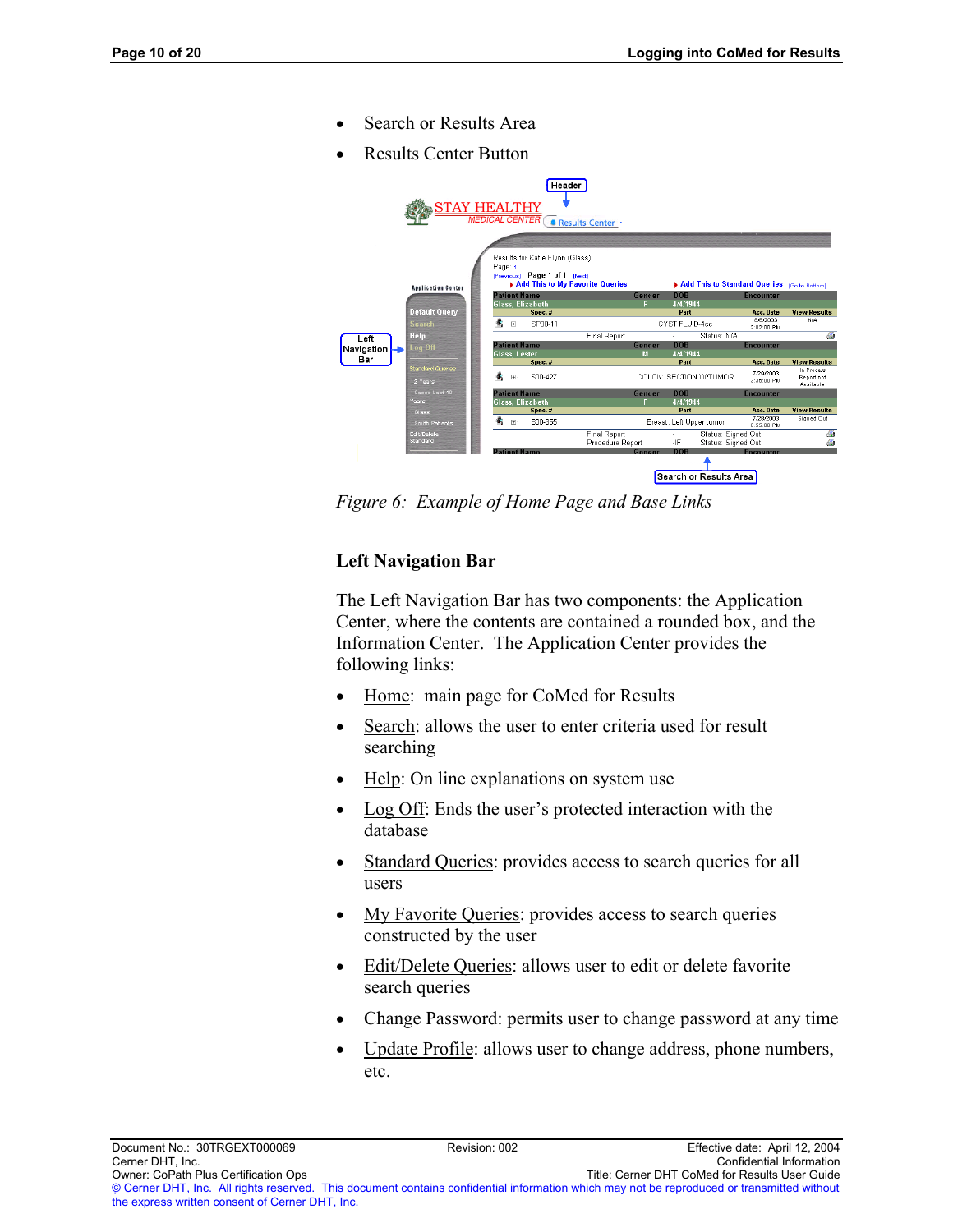**Note:** The Information Center may or may not be provided to you, based on your purchase of the product. See your system administrator for further details regarding that center.

#### **Search or Results Area**

The Search or Results Area resides in the center of the screen. It displays search or result information.

#### **Header**

The third section of the screen is the Header. This section contains the logo for your site and the following link:

• Results Center: allows an authorized user to log on to CoMed for Results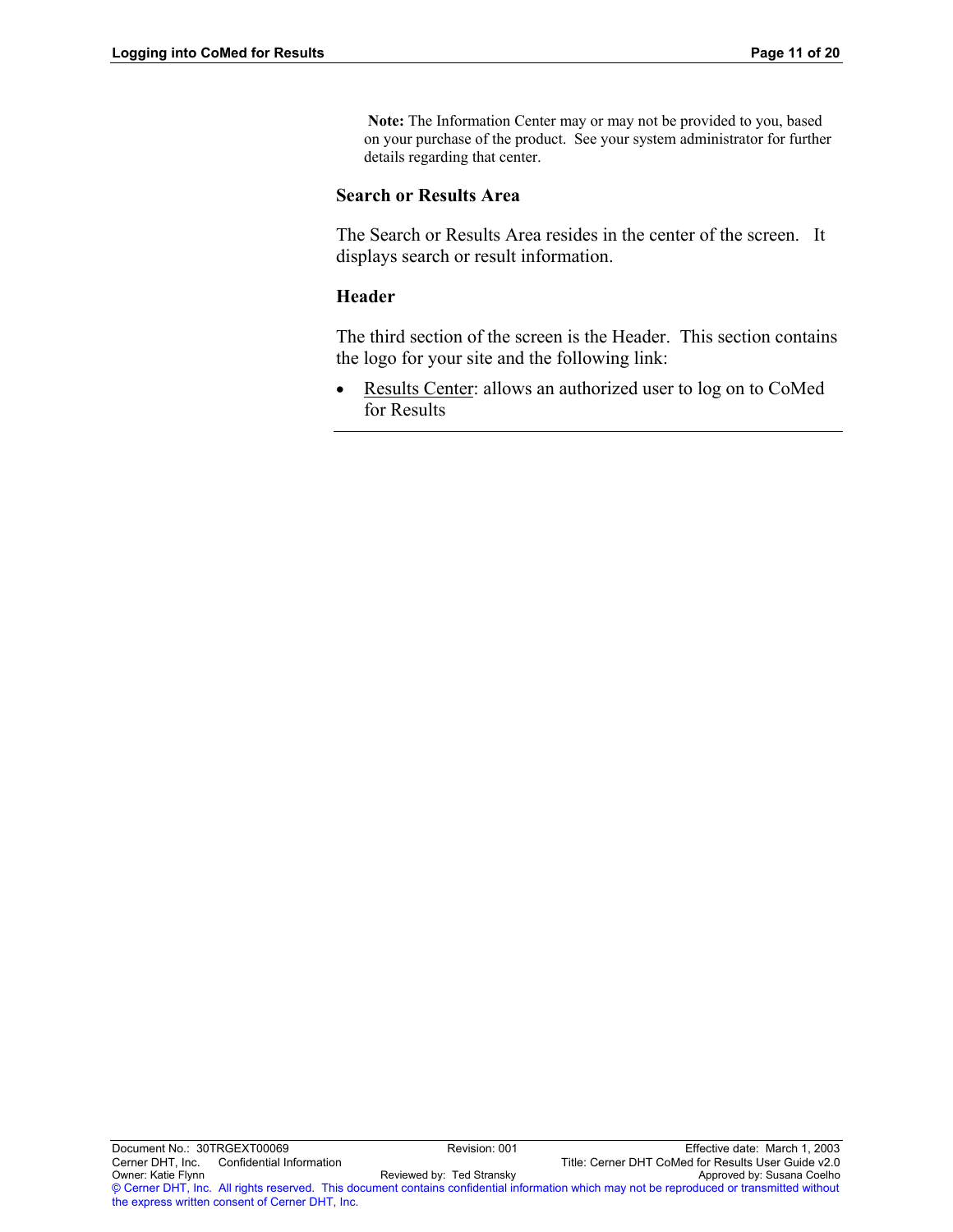## <span id="page-11-0"></span> **Conducting a Search**

The search button allows you to enter information for specific searches.

#### **Perform the following steps to conduct a search:**

- 1) Click the **Search** link on the Left Navigation Bar.
- 2) Enter the search data on the Search screen (see Figure 7 below).

Refer to "[Limiting Searches"](#page-11-1) on page [12](#page-11-1) for more information on entering search data.

|                           | STAY HEALTHY<br><b>MEDICAL CENTER</b><br><b>• Results Center</b>                                                                                                                         |          |
|---------------------------|------------------------------------------------------------------------------------------------------------------------------------------------------------------------------------------|----------|
|                           | Limit the search by selecting any of the search conditions listed below.<br>"AND" is automatically placed between each selected condition.<br><b>Limit Search by Patient Identifiers</b> | Submit ( |
| <b>Application Center</b> | Enter partial last name comma partial first name. For example: "DO,JA".                                                                                                                  |          |
|                           | Patient Name:                                                                                                                                                                            |          |
| <b>Default Query</b>      | Patient SSN:                                                                                                                                                                             |          |
| <b>Search</b>             | Encounter:                                                                                                                                                                               |          |
| Help                      | $\overline{\phantom{a}}$<br>İΑΙΙ<br>Location:                                                                                                                                            |          |
| Log Off                   | Client Name:<br>G                                                                                                                                                                        |          |
| <b>Standard Queries</b>   | Client Ahhr                                                                                                                                                                              |          |
| 2 Years                   | Limit Search by Specimen Identifiers                                                                                                                                                     |          |
| Cases Last 10             | Specimen #                                                                                                                                                                               |          |
| Years                     | <b>Limit Search by Dates</b>                                                                                                                                                             |          |
| <b>Glass</b>              | $\overline{\phantom{a}}$<br>C Date Range: Lastweek                                                                                                                                       |          |
| Smith Patients            | O From: 1<br>Through:<br>Use format mm/dd/yyyy                                                                                                                                           |          |
| Edit/Delete<br>Standard   | Limit Search by Persons Associated with Specimens                                                                                                                                        |          |
|                           | C My Cases Only C My Groups' Cases Only C All Cases                                                                                                                                      |          |
| My Favorite<br>Queries    | Craig, Scott -<br>O Physician:                                                                                                                                                           |          |
|                           | <b>Report Versions</b>                                                                                                                                                                   |          |
| Edit/Delete Query         | Display All Report Versions? $\square$                                                                                                                                                   |          |
| <b>Change</b>             | Include Deleted Patients/Specimens? $\square$                                                                                                                                            |          |
| Password                  |                                                                                                                                                                                          |          |
| <b>Update</b>             |                                                                                                                                                                                          | Submit   |

*Figure 7: Search Screen* 

3) Click the **Submit** button on the Search screen.

If there are results, they display on a results page. (*See Figure 8 for an example*)

<span id="page-11-1"></span>**Limiting Searches** You can limit searches by the following methods:

- Patient Identifiers
- Dates
- Persons Associated with Specimens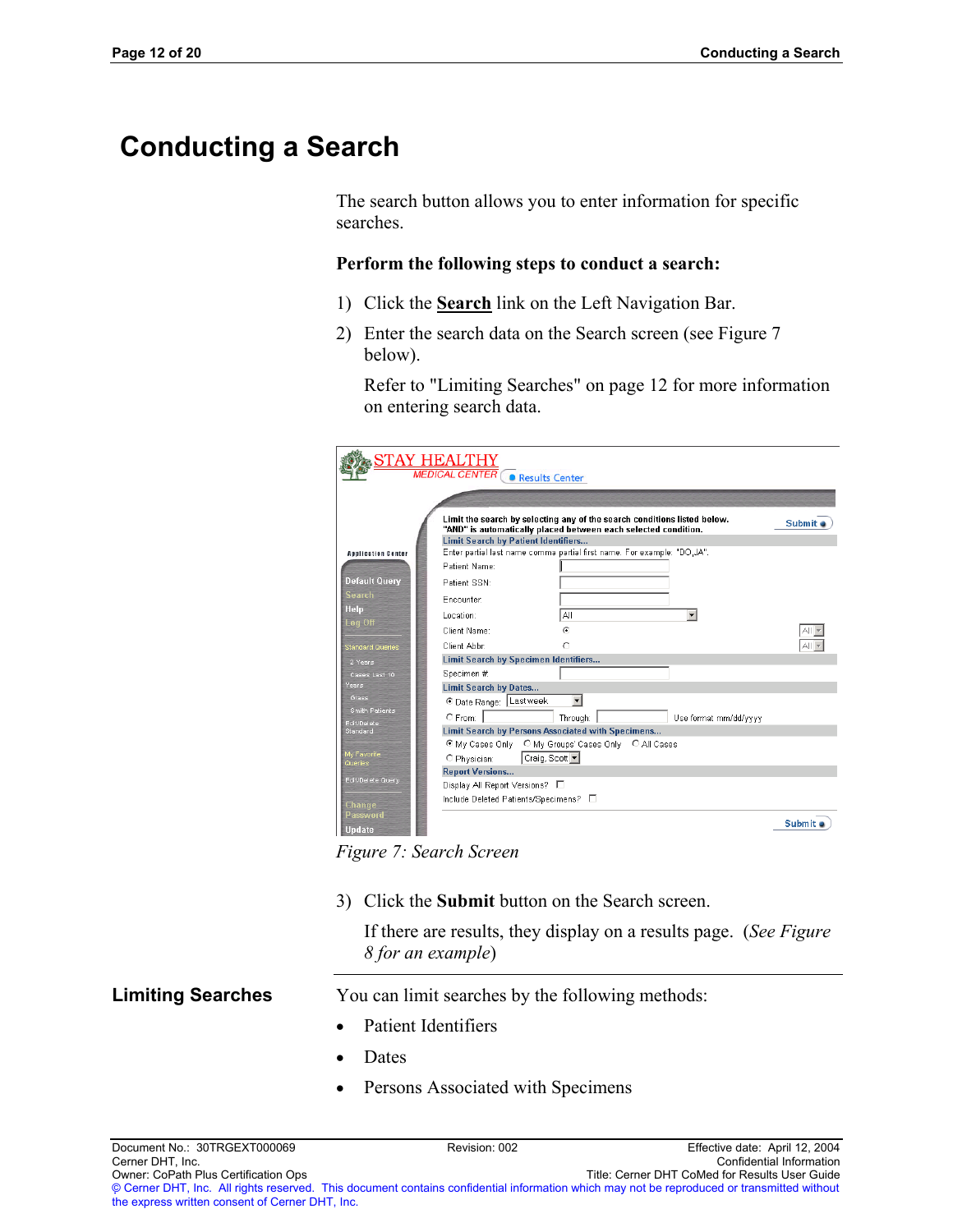| <b>Limit Search by Patient</b><br><b>Identifiers</b>                         | Enter any of the following information to search the database by<br>patient identifiers. To search for a specific patient, enter patient<br>identification. If you do not enter patient identifiers, all patients<br>that meet your other criteria display. Queries with limited search<br>criteria may return very large result sets, and as such will take<br>much longer to display. It is best to limit your search as much as<br>possible to return the desired result set. |  |  |  |  |  |
|------------------------------------------------------------------------------|----------------------------------------------------------------------------------------------------------------------------------------------------------------------------------------------------------------------------------------------------------------------------------------------------------------------------------------------------------------------------------------------------------------------------------------------------------------------------------|--|--|--|--|--|
|                                                                              | <b>Patient Name:</b> To restrict the search by patient name, enter<br>the patient last name, a comma and then a first name. This<br>search is not case sensitive. If there is more than one patient<br>fitting this criterion, a dialog box displays all the names for you<br>to choose one. You can enter a partial name such as "Smi, Ja"<br>to search for "Smith, Jane".                                                                                                      |  |  |  |  |  |
|                                                                              | <b>Patient MRN</b> : the Medical Record Number can limit a search.                                                                                                                                                                                                                                                                                                                                                                                                               |  |  |  |  |  |
|                                                                              | <b>Patient SSN:</b> the Social Security Number can limit a search.<br>$\bullet$                                                                                                                                                                                                                                                                                                                                                                                                  |  |  |  |  |  |
|                                                                              | <b>Location:</b> the location can limit a search.                                                                                                                                                                                                                                                                                                                                                                                                                                |  |  |  |  |  |
|                                                                              | <b>Client Name/Abbr:</b> the search can be limited to returning<br>results that are from specific client sites.                                                                                                                                                                                                                                                                                                                                                                  |  |  |  |  |  |
|                                                                              | Note: Locations are only listed if there is specimen information using these<br>locations.                                                                                                                                                                                                                                                                                                                                                                                       |  |  |  |  |  |
| <b>Limit Search by Dates</b>                                                 | Enter any of the following information to search the database by<br>dates.                                                                                                                                                                                                                                                                                                                                                                                                       |  |  |  |  |  |
|                                                                              | Date Range: Select search by predefined date ranges such as<br>$\bullet$<br>Today, Yesterday, Last Week or Last Quarter. This gives you<br>results from this date to the present.                                                                                                                                                                                                                                                                                                |  |  |  |  |  |
|                                                                              | From – Through Date Range: Enter a specific Date Range.                                                                                                                                                                                                                                                                                                                                                                                                                          |  |  |  |  |  |
| <b>Limit Search by Persons</b><br><b>Associated with</b><br><b>Specimens</b> | Enter any of the following information to search the database by<br>Persons Associated with Specimens. A user is considered linked to<br>a specimen if they are listed as the Ordering (Submitting)<br>Physician or as an Additional Physician. If the system has been set<br>up to include access by encounter physicians, the link may be<br>through an Encounter physician field, for example Admitting,<br>Attending, Consulting, and Referring.                             |  |  |  |  |  |
|                                                                              | My Cases Only: Limit search results to signed in users cases<br>only.                                                                                                                                                                                                                                                                                                                                                                                                            |  |  |  |  |  |
|                                                                              | My Groups' Cases Only: Limit search results to signed in<br>user and any members of any groups the user has been<br>assigned to.                                                                                                                                                                                                                                                                                                                                                 |  |  |  |  |  |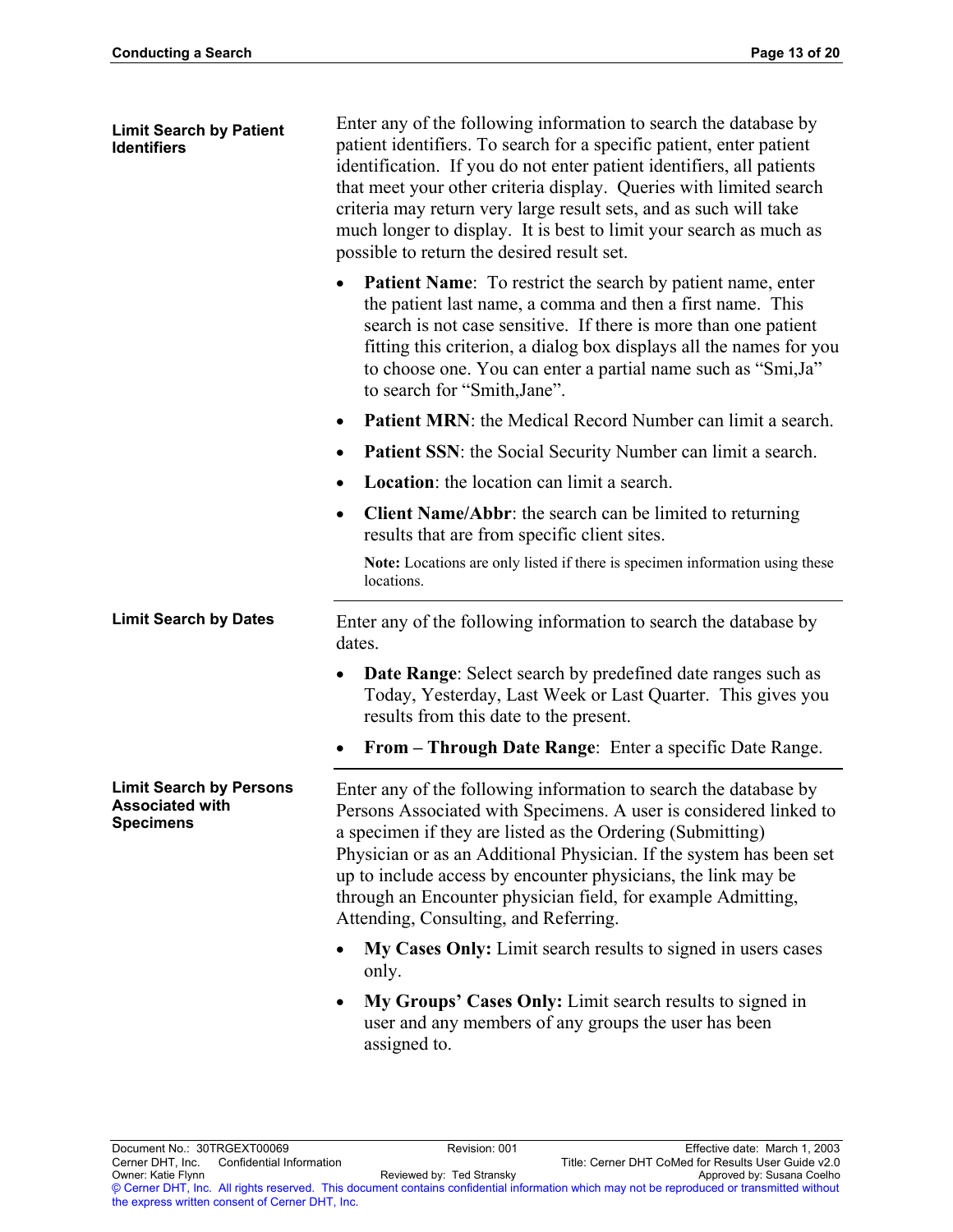- **All Cases**: Do not limit specimen display by any particular physician. This option is enabled only if the user has Any Physician Access Rights.
- **Physician**: Select a specific Physician. The list includes only those physicians that this user has access to either by Any Physician Access Rights or through a Group.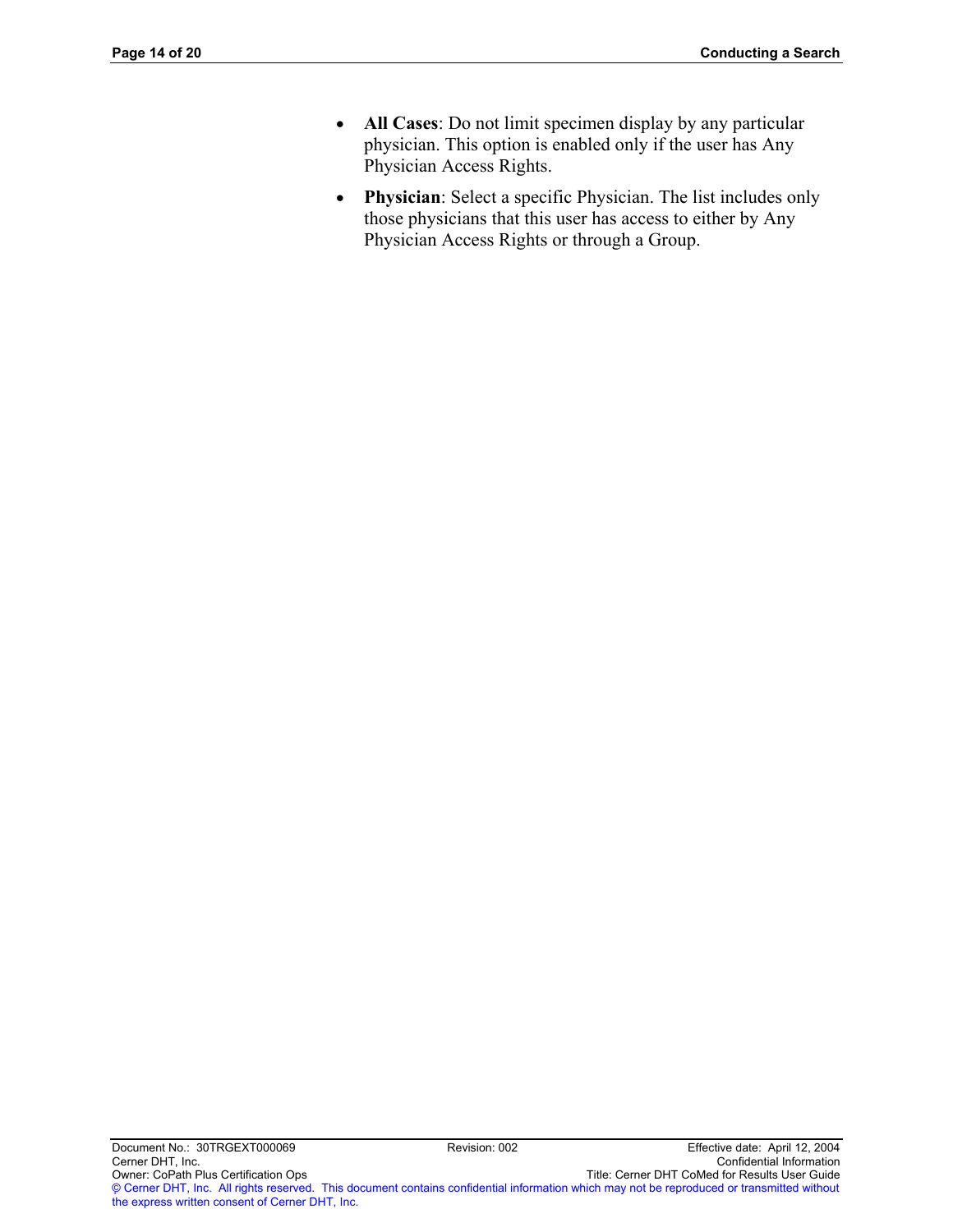## <span id="page-14-0"></span>**Navigating the Results Page**

After you conduct a search, the results are displayed in the Search or Results Area, see figure 8 for an example. The results page may be very long, showing results in alphabetic order by name. The **Go to Bottom** and **Go to Top** links allow the user to jump to the bottom or top of this page.



*Figure 8: Results Page* 

#### **Viewing Results**

Patient names are NOT listed alphabetically on the page. The results are displayed in the following order: any results flagged as unread by the logged in user, signified by the "new!" displayed in the status line. Key information, such as gender, date of birth, specimen number/procedure ID, part information/test or profile/procedure description, , accession/order/procedure date and time, as well as sign-out status and report status (i.e. final) also displays. Below this line there is a line for each report that has been signed out. Typically there is only one line for a Final Report, but there may be individual procedure reports, for example, Addendum, that are also available.

A plus (+) sign displays next to the patient specimen number or procedure ID. Clicking this box changes the plus to a minus sign and displays additional demographic information. This includes the medical record number, the social security number, client and encounter number. This area also lists any procedures that have been ordered on the specimen that are either pending or are completed but have no individual report to view. In the case of laboratory results, the plus sign allows viewing of resulted lab tests with relative reference ranges.

The Source System reports are presented in a PDF format. Click on the printer icon to view the report. The entire report is displayed, including headers and footers.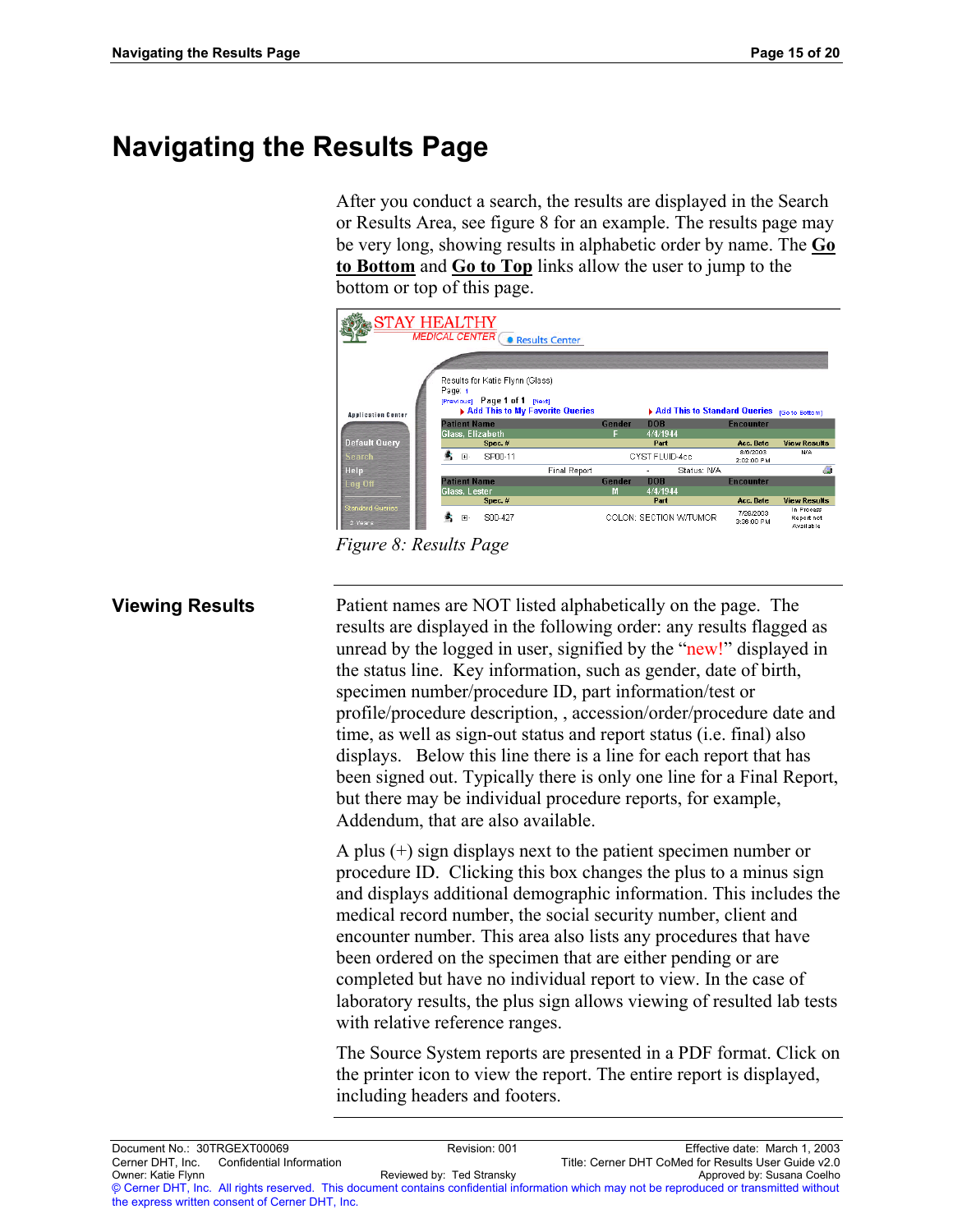### <span id="page-15-0"></span>**Perform the following steps to conduct a search: Printing Results**

- 1) To print results, click either the PDF or the HTML icon in the **View Results** column of the query results list to open the report.
- 2) Click **File-Print** to print the results.

**Note:** If a report has not yet been signed out, the following message displays: "In Process Report not Available."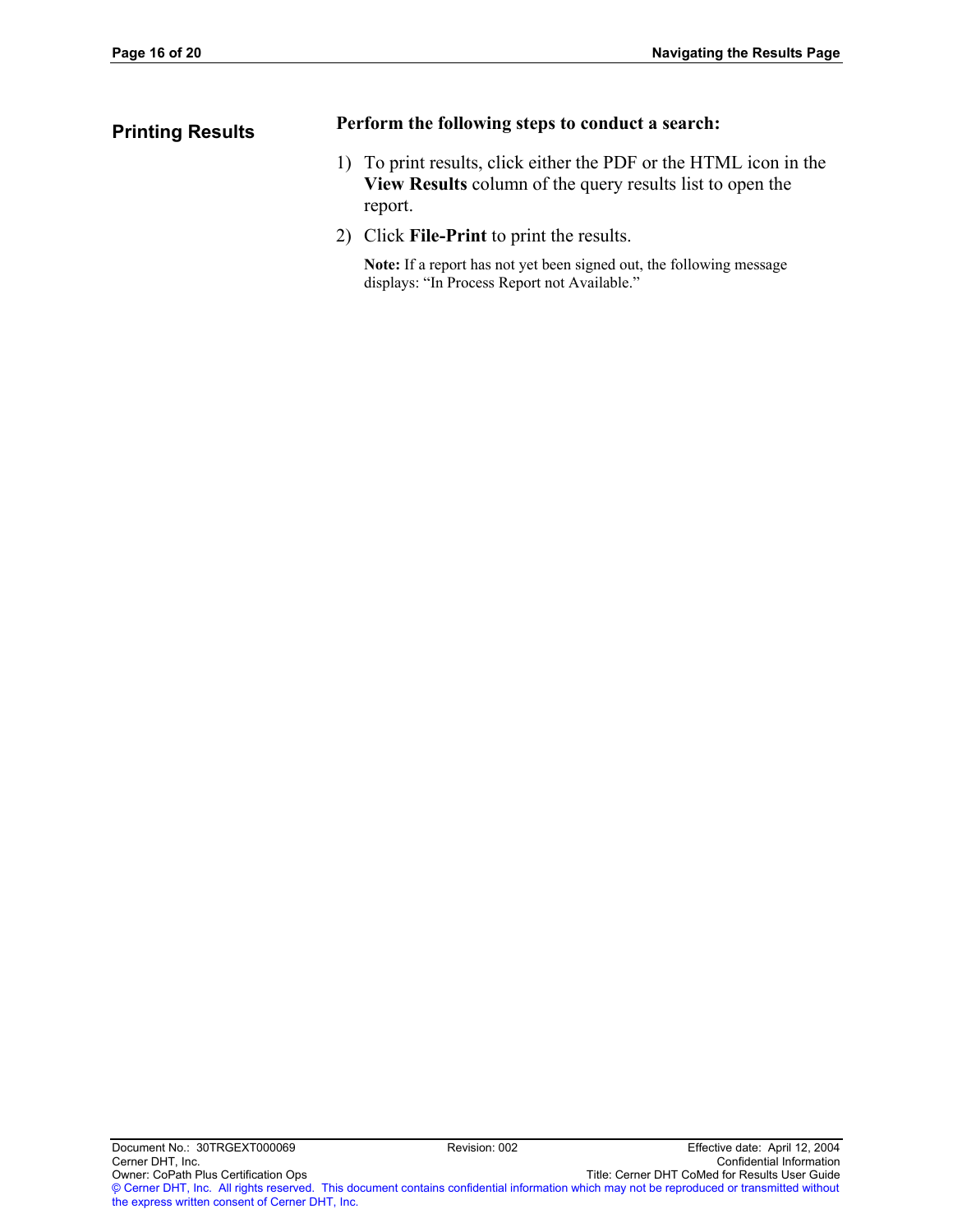## <span id="page-16-0"></span>**Queries**

**Creating Favorite Queries** 

You can find results using queries that you can create and save. You can also use standard queries created by your administrator.

CoMed allows a user to save search criteria used to find results. This can be search criteria a user may use each day or once a week. In order to create a favorite query, you must first conduct a search. Please refer to *Figure 7* for more information on conducting a search. Once you have conducted a search, click the **Add This to My Favorite Queries** link on the top left of results screen *(Figure 8)* to add that query.



*Figure 8: Add Favorite Query* 

#### **To save a favorite query for future use, enter the following data:**

- **Description**: Enter a meaningful description such as Weekly Search.
- **Current Default**: This displays the current default query, or the query that immediately runs when the user signs on. There is no current default in this sample system. This is why Figure 4, the Home Page, displays a line in the Middle Section that says, "Results for James Smith (). Nothing found for this search. Please try another search."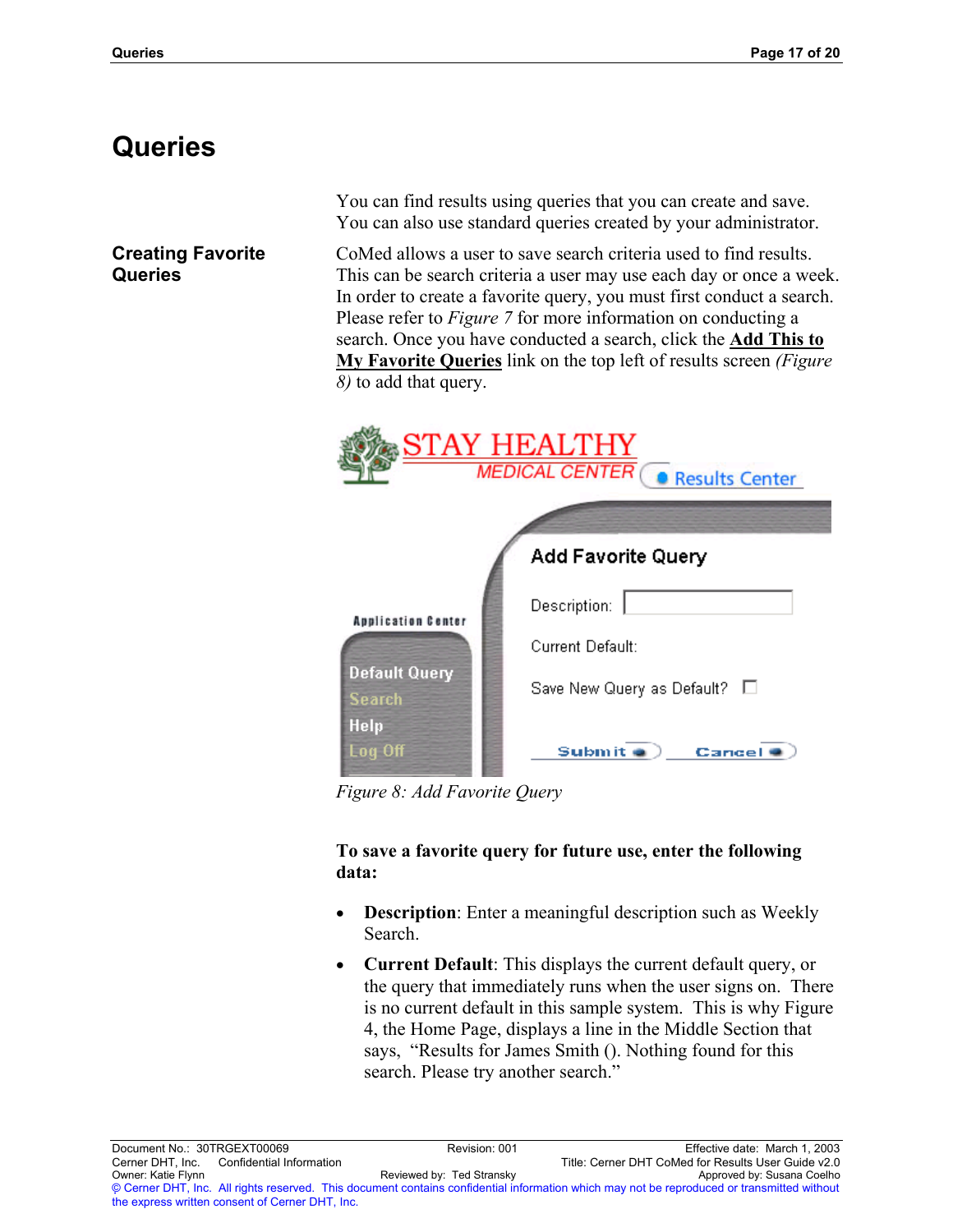<span id="page-17-0"></span>

|                                         | • Save New Query as Default Checkbox: Check this if you<br>wish to have the current search as the default search that runs<br>when the user signs onto the system. When a user logs in to<br>CoMed for Results, a search automatically runs. If the user has<br>defined a Favorite Query as a default, that query runs. If a<br>Standard Query has been set up as a default, that query runs.<br>Otherwise the results page does not display any results if<br>nothing has been defined. |
|-----------------------------------------|------------------------------------------------------------------------------------------------------------------------------------------------------------------------------------------------------------------------------------------------------------------------------------------------------------------------------------------------------------------------------------------------------------------------------------------------------------------------------------------|
|                                         | • Submit and Cancel Buttons. If you wish to save this<br>information, click the Submit button. If not, click the Cancel<br>button.                                                                                                                                                                                                                                                                                                                                                       |
| <b>Using Standard</b><br><b>Queries</b> | Standard Queries are intended to be available to all system users.<br>Only users with administrator privileges can create standard<br>queries. Click the Standard Queries link in the left navigation bar<br>to use them.                                                                                                                                                                                                                                                                |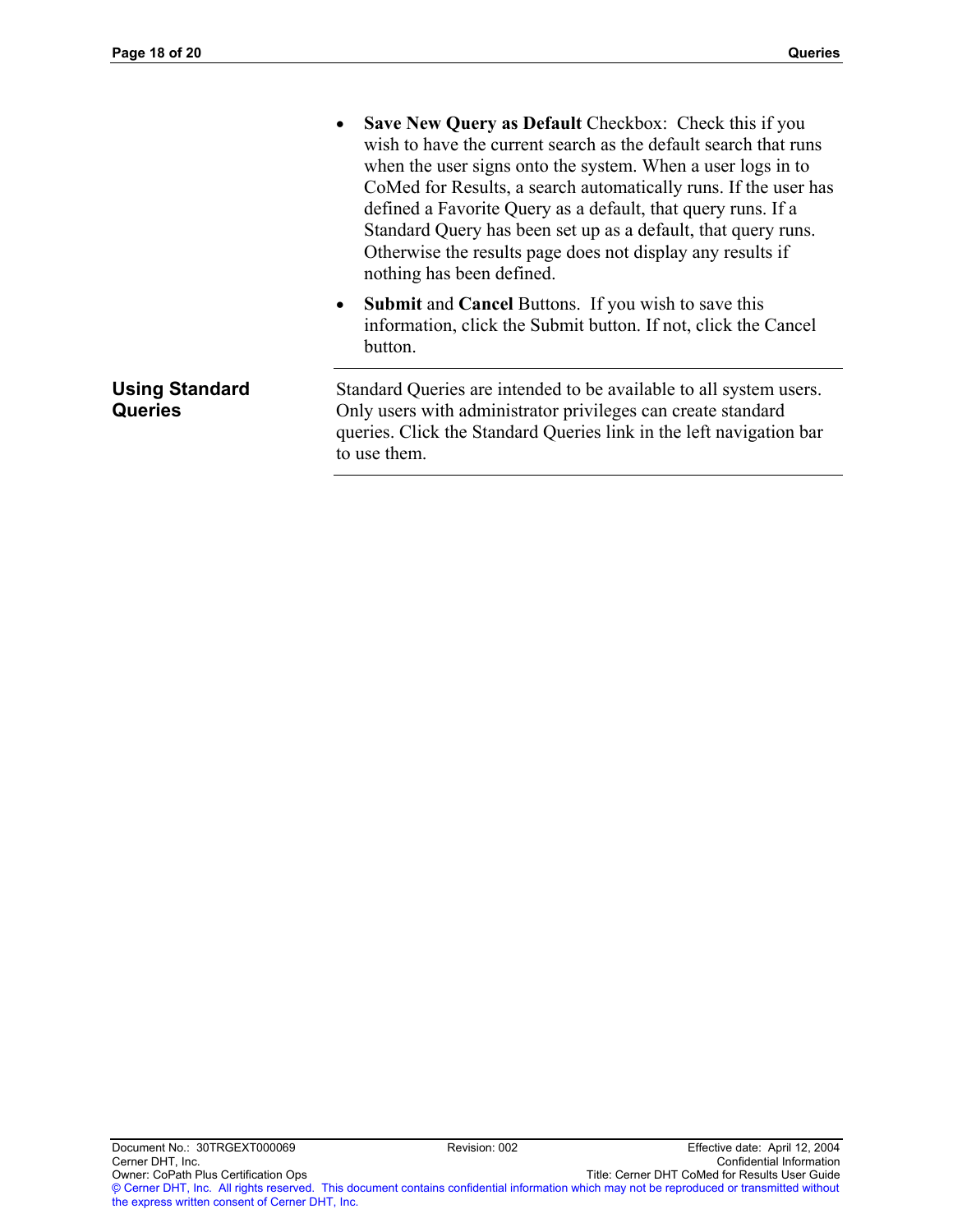## <span id="page-18-0"></span>**Logging off of CoMed for Results**

To log off of CoMed for Results, click the **Log Off** link in the left navigation bar. The following security alert may appear at that time (depending on the user's browser settings):



*Figure 9: Security Alert* 

This box is advising the user that the secured results area is being left for a public area. The YES button should then be selected. The home page displays when the user is no longer logged in to CoMed for Results.

To maintain patient confidentiality, users should log off the CoMed for Results application whenever they have a need to step away from the workstation or do not require immediate use of the application.